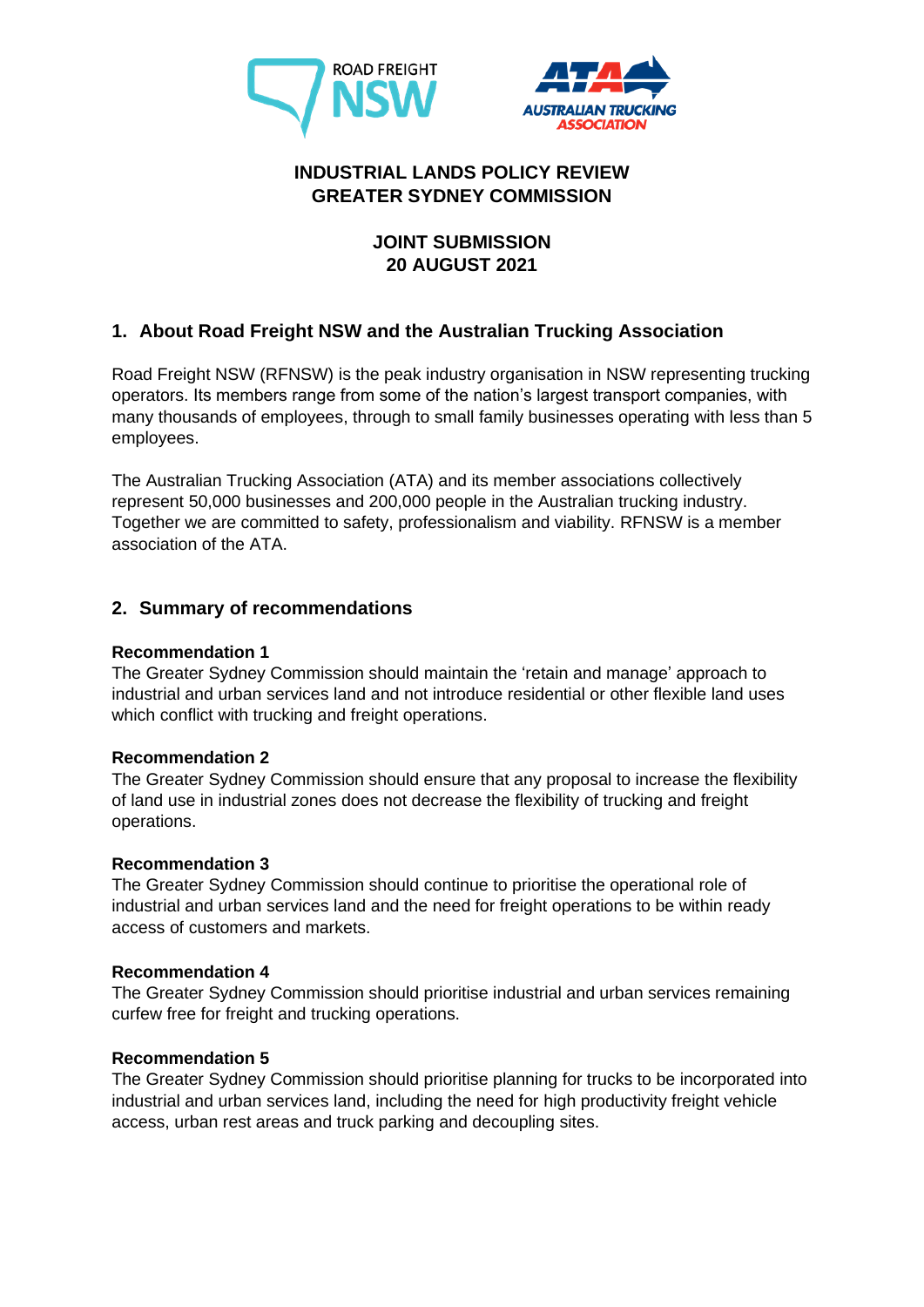### **Recommendation 6**

The Greater Sydney Commission should ensure that the industrial and urban services land policy aligns with the National Urban Freight Planning Principles.

### **3. Industrial lands policy review**

RFNSW and the ATA welcome the review of industrial lands policy by the Greater Sydney Commission, as policy and planning for industrial, logistics and employment land needs to be a high priority. However, proposals to increase the flexibility of uses in industrial land are likely to reduce flexibility for trucking businesses, reduce flexibility for freight operations and increasing supply chain costs.

The Greater Sydney Commission's (GSC) industrial lands policy review responds to the NSW Productivity Commission's 2021 White Paper recommendation to evaluate the retainand-manage approach to managing industrial and urban services land against alternative approaches, to identify what would maximise net benefits.<sup>1</sup>

The NSW Productivity Commission identified a number of arguments for increasing zoning flexibility of industrial lands—

- residential development advocates suggesting that existing zoning seeks to protect outcomes which the market does not wish to deliver
- maximising the benefits from using land will enhance productivity
- that loss of dedicated industrial and urban services land does not translate to loss of functions. 2

Additionally, the NSW Productivity Commission paper also identified that delivering housing in industrial lands can be easier, due to less community opposition as a result of not redeveloping existing residential areas. RFNSW and the ATA notes that some of the key arguments and stakeholders in favour of enhanced flexibility of uses favour increasing residential uses.

**Unfortunately, these arguments do not consider all the issues relevant to trucking and freight businesses.** They do not appropriately assess how increasing flexibility in one sector (land use) will reduce flexibility in other sectors (freight and supply chains).

#### **Recommendation 1**

The Greater Sydney Commission should maintain the 'retain and manage' approach to industrial and urban services land and not introduce residential or other flexible land uses which conflict with trucking and freight operations.

#### **Recommendation 2**

The Greater Sydney Commission should ensure that any proposal to increase the flexibility of land use in industrial zones does not decrease the flexibility of trucking and freight operations.

<sup>1</sup> Greater Sydney Commission, 2021. [Industrial Lands Policy Review –](https://gsc-public-1.s3-ap-southeast-2.amazonaws.com/s3fs-public/IndustrialLands_Summary.pdf) Summary. 1.

<sup>&</sup>lt;sup>2</sup> NSW Productivity Commission, 2021. [White Paper: rebooting the economy.](https://www.productivity.nsw.gov.au/sites/default/files/2021-06/Productivity%20Commission%20White%20Paper%202021.pdf) 295-303.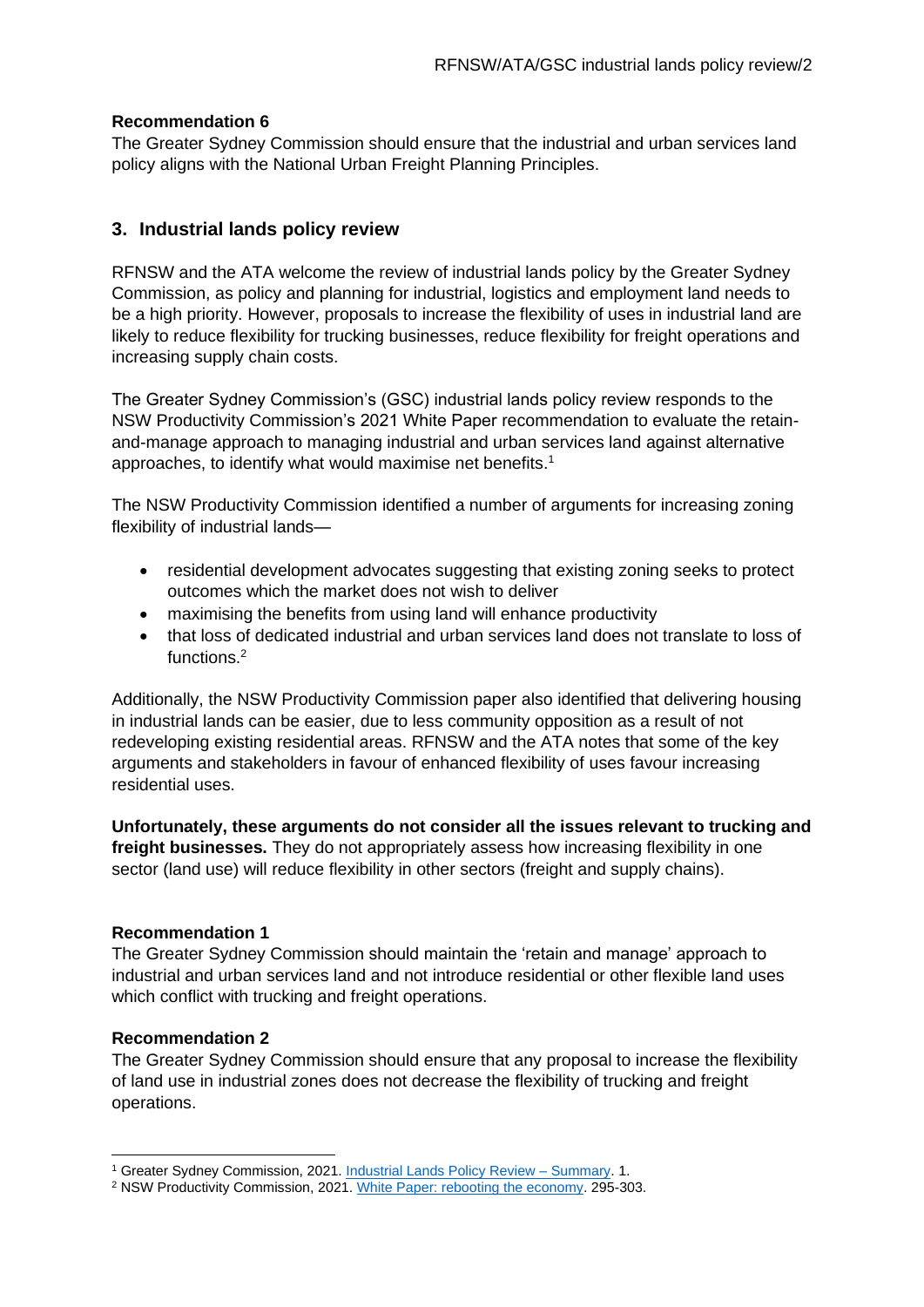## **4. Importance and role of industrial and urban services land**

Industrial and urban services land, including freight and logistics, play a critical role in urban communities and in particular in Sydney and NSW. They are critical for trucking companies and the members of RFNSW and the ATA. It provides the urban lands which are home to distribution centres, warehouses, cold storage facilities, container parks, heavy vehicle servicing and mechanics, and truck marshalling, decoupling and parking. Numerous RFNSW members own, manage and utilise depots in these zones.

The NSW Freight and Ports Plan 2018-2023 highlights that freight will have volumes in Greater Sydney increase by almost 50 per cent by 2036, resulting from population and economic growth (with freight movements growing over and above the rate of population growth). 3

Trucking and freight are critical to driving the economy and require spatial recognition within Greater Sydney. They need the space and accessibility to support Sydney's standard of living.

#### **Economic value of industrial land**

As identified in the NSW Productivity Commission paper, arguments in favour of increasing flexibility of uses in industrial and urban services land often focus on the economic or market value of the land. This is reflected by the residential development argument that existing zoning is seeking to protect outcomes that the market does not want to provide, or the NSW Productivity Commission argument that productivity would be enhanced by maximising the economic benefits of industrial land.

SGS Economics and Planning have analysed the argument that industrial operations are low value and that these precincts should transition to the highest and best land uses to boost economic contribution. SGS state –

- this argument fails to understand the full value of industrial and urban service businesses to the economy
- this assessment of productive contribution to the economy is flawed and assumes economic value is based exclusively on land value
- industrial operations are critical translators of value.

Further, analysis of industrial land in Sydney's eastern city shows that these employment precincts are more than twice as economically productive from a Gross Value Added perspective than the Parramatta CBD and are higher than the Adelaide CBD.<sup>4</sup>

<sup>3</sup> NSW Government, September 2018[. NSW Freight and Ports Plan 2018-2023.](https://www.transport.nsw.gov.au/projects/strategy/nsw-freight-and-ports-plan) 18, 19.

<sup>&</sup>lt;sup>4</sup> SGS Economics & Planning, 14 May 2021. Employment precincts have a greater economic value than you [probably think, and they will play an essential role in Australia's post-COVID economy.](https://www.sgsep.com.au/publications/insights/employment-precincts-have-a-greater-economic-value-than-you-probably-think-and-they-will-play-an-essential-role-in-australias-post-covid-economy)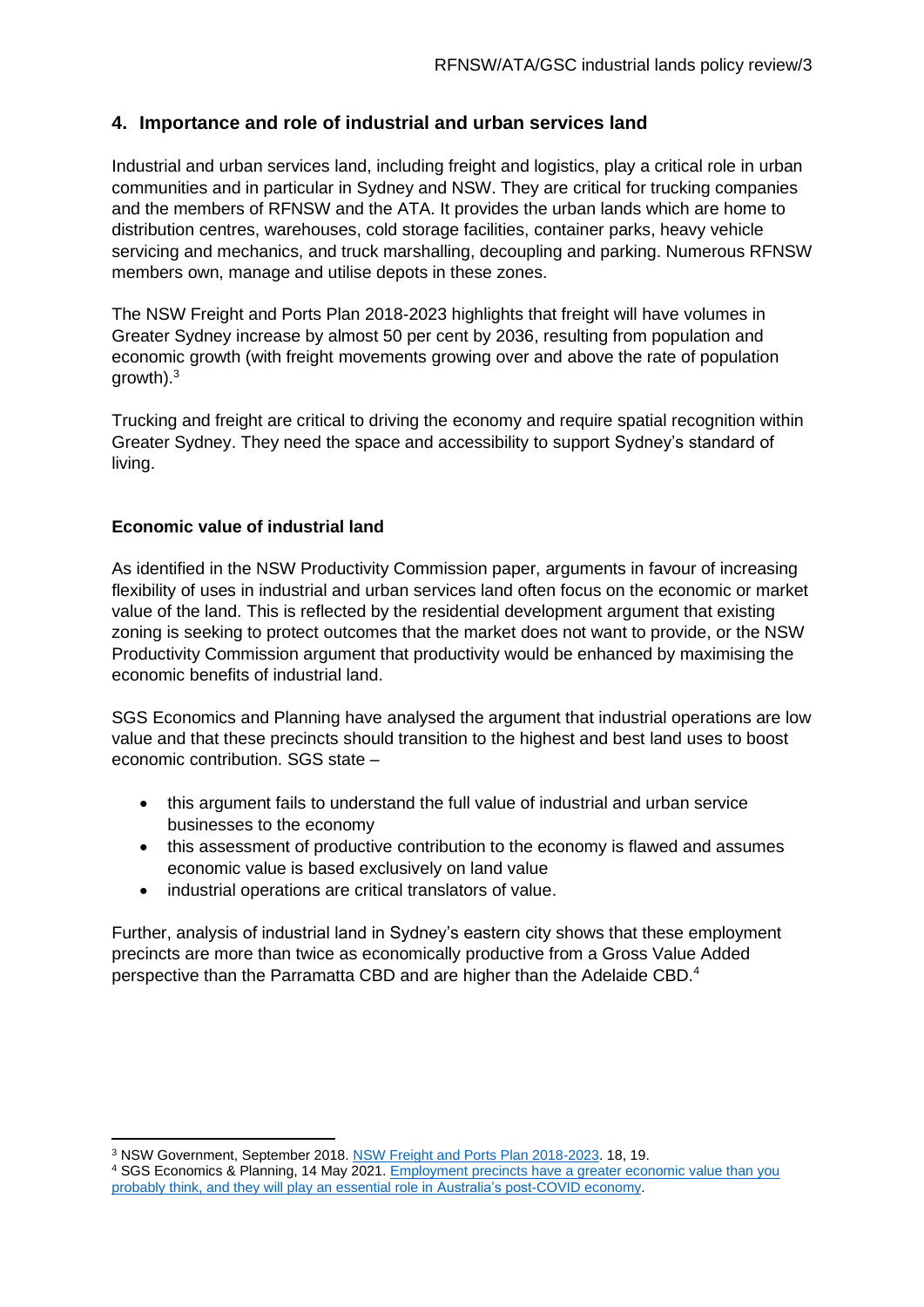The GSC has previously recognised that—

- the value of industrial and urban services land should be based on the operational role and function it plays throughout the city
- a working global city needs spaces to ensure key economic uses can survive and thrive within ready access of customers and markets
- ramifications of any displacement of activity as a result of decisions affecting industrial and urban services land need to be fully understood and strategically managed.<sup>5</sup>

RFNSW and the ATA do not believe that proposals to increase flexibility of industrial land uses, including potential residential development, meet the key considerations outlined by the GSC in 2018.

#### **Recommendation 3**

The Greater Sydney Commission should continue to prioritise the operational role of industrial and urban services land and the need for freight operations to be within ready access of customers and markets.

### **5. Negative impacts of increasing uses of industrial land**

#### **Incompatible land uses and preventing curfews**

Critical to the question of whether to make use of industrial lands more flexible is the issue of incompatible land uses. Potential land uses, including residential, which conflict with freight operations are a significant concern to RFNSW and the ATA. This includes land uses which would have the potential to seek the implementation of curfews – and other restrictions on flexibility – on freight and trucking businesses.

Curfews and restrictions on truck movements and freight precinct operations restrict the flexibility of freight operations. Greater Sydney needs to maintain 24-hour freight precincts to enable the industry to continue to support low-cost supply chains for the NSW economy.

This goes beyond enabling deliveries in Greater Sydney. Trucking depots and warehouses need to be able to receive linehaul and long-distance freight, where truck drivers have to manage fatigue and regulated driving hours. Implementing restrictions in Sydney's industrial lands would impact the ability of truck drivers transporting goods into and out of Sydney to manage their driving hours.

#### **Recommendation 4**

The Greater Sydney Commission should prioritise industrial and urban services remaining curfew free for freight and trucking operations.

<sup>5</sup> Greater Sydney Commission, October 2018. [A metropolis that works.](https://gsc-public-1.s3.amazonaws.com/s3fs-public/gsc-thought-leadership-tlp2018-1-metropolis-that-works-181023.pdf) 7.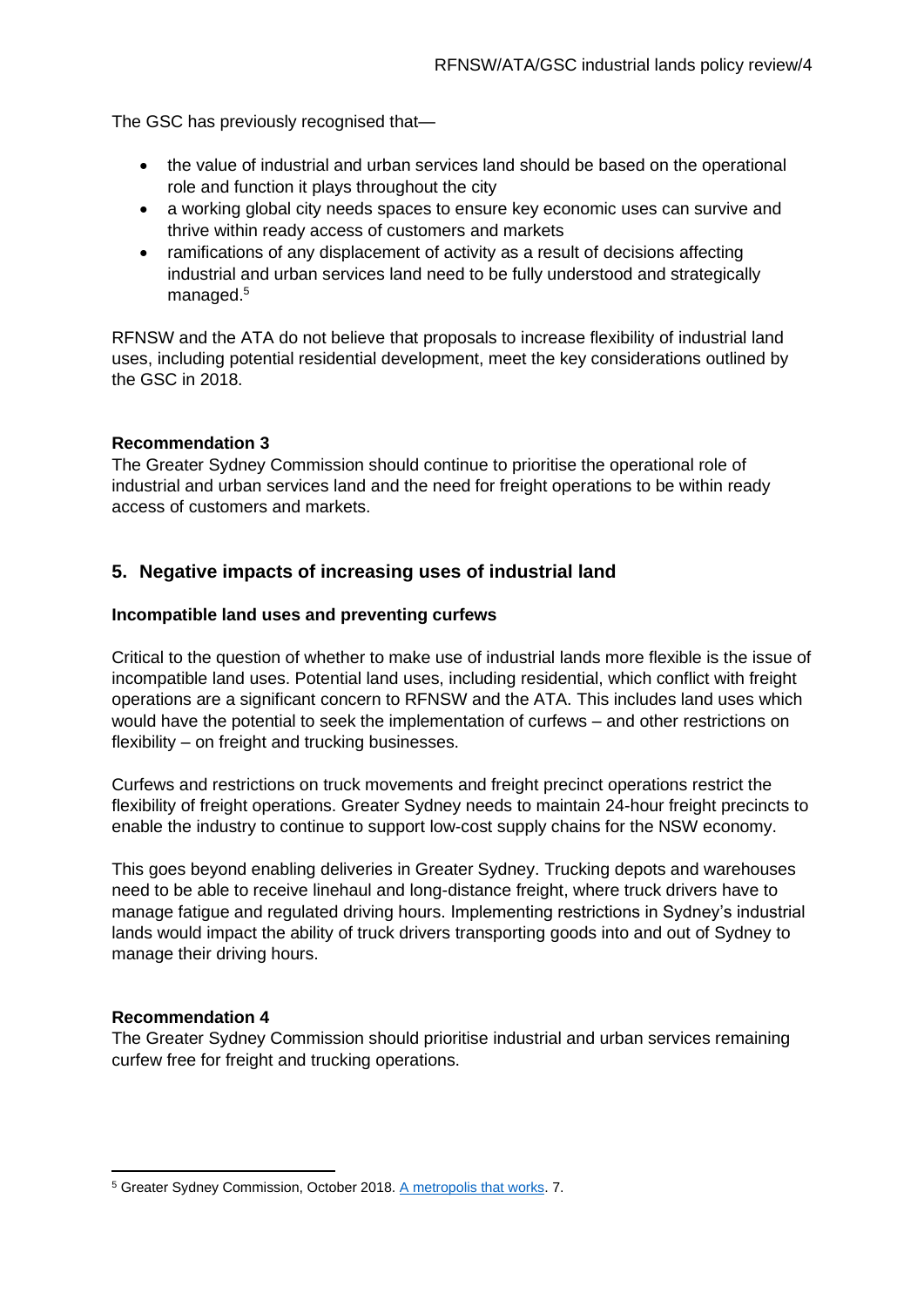#### **Supply and location of industrial land**

As the GSC has previously reported, only 8 per cent of land across Greater Sydney is presently zoned for non-residential uses such as industrial and urban services.<sup>6</sup> Illustrating that economic value is about more than land value, industrial land provides 19 per cent of jobs across Greater Sydney and 37, 35 and 36 per cent of jobs in the south, central and western districts.<sup>7</sup>

The GSC has also reported that for many operations in industrial land that the spatial scale and locational imperatives have remained focused on local proximity.<sup>8</sup> This remains the case for many RFNSW and ATA members.

Our members are concerned by the prospect of continuing decline in the supply of industrial land within proximity to eastern Sydney. This area is important, not just for accessibility to the port and freight gateways, but also for proximity to population.

The argument, by residential development advocates, that current restrictions on industrial land use prevent market outcomes ignores the nature of those market outcomes. Continued pressure to shift all freight and trucking operations to the western edges of Sydney would increase –

- truck vehicle trips and kilometres to provide transport services to eastern Sydney
- vehicle emissions
- congestion
- supply chain costs.

It would also slow the potential roll out of zero emission trucks and delivery vehicles for use in Sydney, which will initially have lower vehicle range kilometres when compared to diesel / internal combustion engine trucks.

There is a clear need to understand how introducing greater uses would impact industrial and urban services land. The Planning Institute of Australia (PIA) has noted that –

The introduction of housing into an area with an employment focus causes irreversible change to its land economics. In a market where housing is highly valued it rapidly dominates over other employment uses. The nature of housing tenure reinforces the permanence of this change. In effect, a 'mixed use' zone becomes a housing zone unless there is deliberate planning intervention.<sup>9</sup>

There is also a significant risk that expanding permissible retail uses in industrial lands would lead to increasing land values and uplift for a small number of landowners, loss of an economic and freight land resource within proximity to population centres and promote land speculation.<sup>10</sup>

<sup>6</sup> GSC, October 2018. 10.

<sup>7</sup> GSC, October 2018. 10.

<sup>8</sup> GSC, October 2018. 10.

<sup>9</sup> Planning Institute of Australia, 28 November 2019. [Kickstarting the Productivity Conversation.](https://www.planning.org.au/documents/item/10356) 8.

<sup>&</sup>lt;sup>10</sup> PIA, 21 September 2020. [Continuing the Productivity Conversation.](https://www.planning.org.au/documents/item/10905) 3.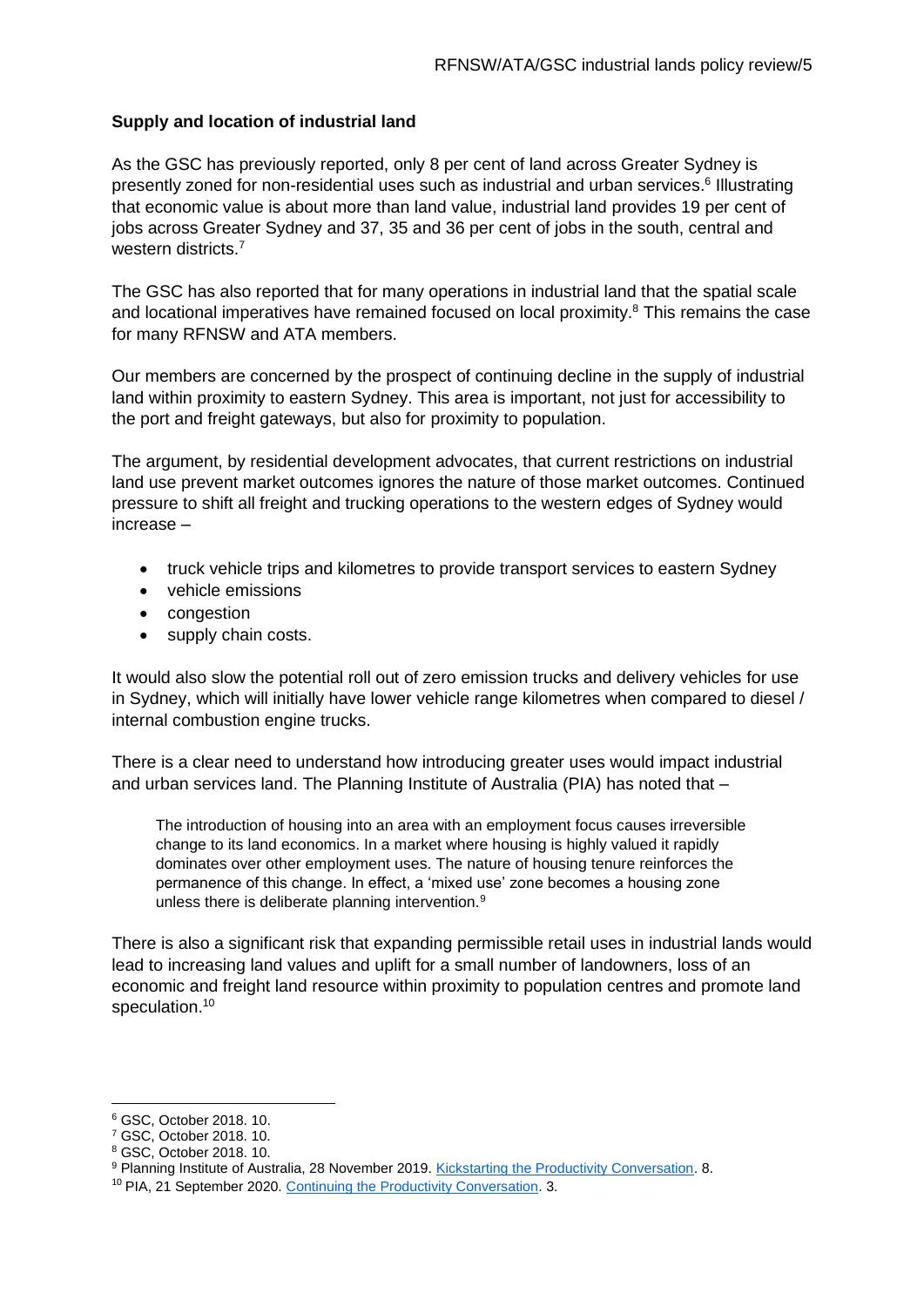PIA also argues that reform of business and industrial zones in isolation from how they used to shape places will be counterproductive and blind to the economic consequences.<sup>11</sup> In the view of RFNSW and the ATA, industrial and urban services land have significant place values by enabling productive freight operations to support the wider economy and community. This requires accessibility and proximity to population centres.

The protection of industrial land also needs to recognise that freight is about more than international gateways. The NSW Productivity Commission recognised the need to protect Sydney Airport, Port Botany and surrounding industrial hubs from competing uses.<sup>12</sup> This is welcome, especially considering the critical role of Port Botany. It is also vital that connecting transport corridors are protected.

However, freight is about more than international gateways. Trucking operations, including warehouses, distribution centres, truck servicing and facilities, are all critical to freight and supply chains and also need to be protected from competing uses.

# **6. Planning for trucks – access, parking and rest areas**

In reviewing industrial lands, the GSC should consider and prioritise how to plan for trucks. The COVID-19 pandemic and the impact on supply chains from lockdowns have illustrated that trucking is critical to moving freight – no other transport mode had the flexibility and ability to keep supermarkets and stores supplied.

However, trucks are often missing from the planning conversation unless it is a conversation about restrictions to truck movement.

### **Planning for trucks is critical to truck movements, improving productivity, prioritising safety and reducing community amenity impacts from transport.** This must include –

- access standards and approvals for heavy vehicles
- rest area parking and facilities
- parking and decoupling sites.

High productivity freight vehicles (HPFVs), which move more freight with fewer vehicle movements, face restrictive road access approvals. The 2019 Australian Infrastructure Audit found that –

- HPFVs reduce total vehicle movements, reduce congestion growth, lower costs of freight, enable faster delivery times and are more likely to be safer, quieter and be less emissions intensive
- despite their benefits, the use of HPFVs on our roads has been limited
- restricting the use of HPFVs locks in high freight costs for businesses and consumers, and limit benefits to road safety, air pollution and amenity.<sup>13</sup>

<sup>11</sup> PIA, 21 September 2020. 2.

<sup>12</sup> NSW Productivity Commission, 2021. 303.

<sup>13</sup> Infrastructure Australia, June 2019. [An assessment of Australia's future infrastructure needs: the Australian](https://www.infrastructureaustralia.gov.au/publications/australian-infrastructure-audit-2019)  [Infrastructure](https://www.infrastructureaustralia.gov.au/publications/australian-infrastructure-audit-2019) Audit 2019, 344.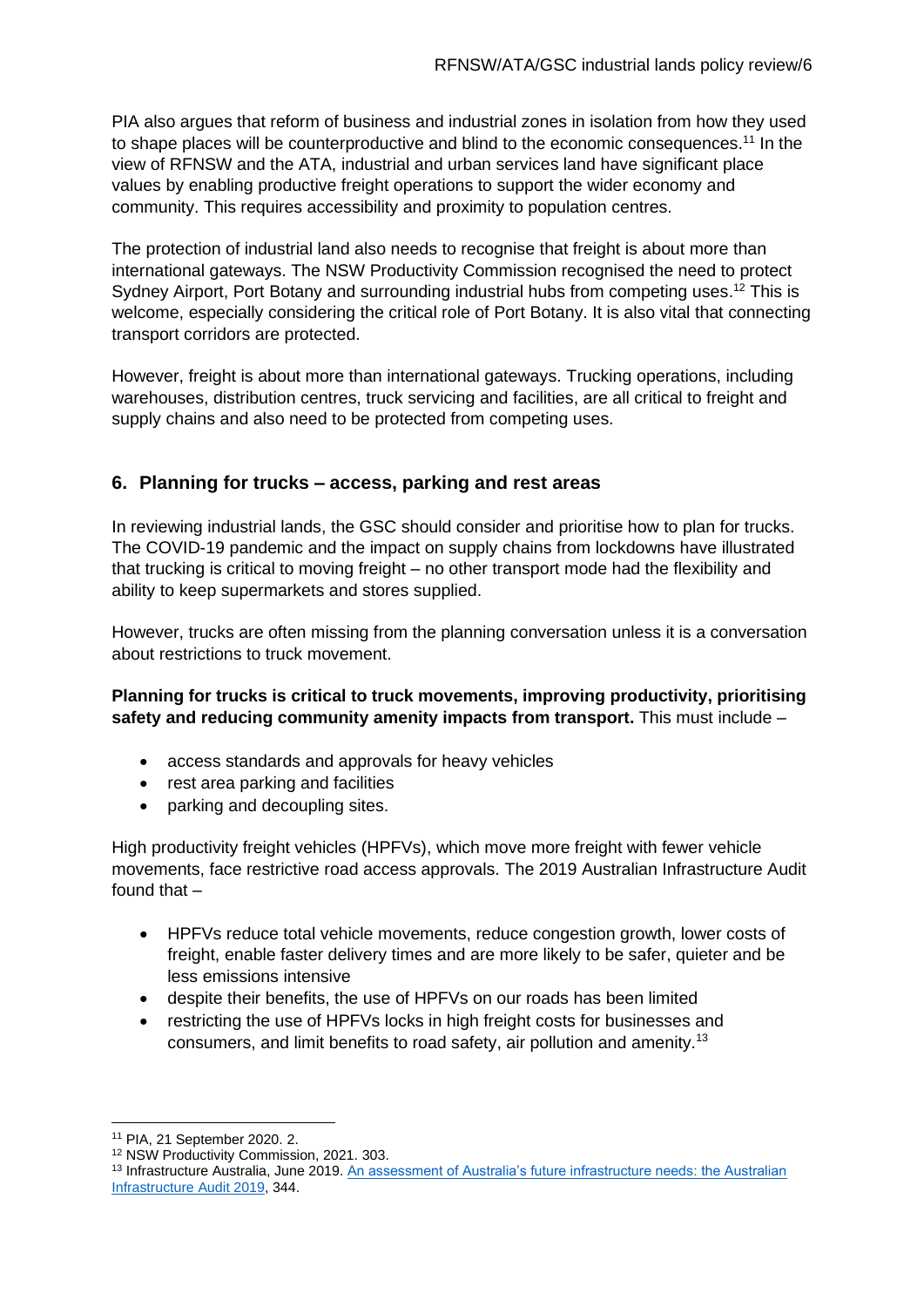The GSC should prioritise aligning industrial and urban services land and road access with the NSW heavy vehicle access policy framework. The access policy sets out intended heavy vehicle access approvals for major corridors, including the Sydney motorway network.<sup>14</sup> This framework needs to be integrated with local roads to industrial and urban services land. This would allow HPFVs to move goods to and from warehouses and distribution centres with fewer vehicle trips.

Additionally, there is a critical need for urban rest areas and facilities. Rest areas are not just about regional roads: truck drivers need to manage fatigue at urban destinations. This would align with the National Urban Freight Planning Principles and principle six to realise the importance of rest and refuelling facilities. The national freight planning principles recognise that the lack of urban rest area facilities places significant pressure on drivers to meet fatigue regulations, undermining their health and safety.<sup>15</sup>

There is also a significant need for truck parking and decoupling sites in industrial and urban services land. Trucking operators, freight businesses and refuelling sites report that truck parking shortages are an increasing issue which undermines productivity, safety and amenity. Fuel retailers have reported that shortages in parking results in challenges managing the parking on their sites. Trucks are not always moving, or always have access to a local depot, and need places to park. Parking and decoupling sites are also critical to enable HPFVs to be broken down into smaller combinations for making deliveries into urban areas without HPFV access.

#### **Recommendation 5**

The Greater Sydney Commission should prioritise planning for trucks to be incorporated into industrial and urban services land, including the need for high productivity freight vehicle access, urban rest areas and truck parking and decoupling sites.

<sup>&</sup>lt;sup>14</sup> NSW Government, September 2018. Moving more with less: The NSW Heavy Vehicle Access Policy [Framework.](https://www.transport.nsw.gov.au/operations/freight-hub/heavy-vehicle-access-policy-framework)

<sup>15</sup> Australian Government, May 2021[. National Urban Freight Planning Principles.](https://www.freightaustralia.gov.au/sites/default/files/documents/urban-freight-planning-principles.pdf) 18.